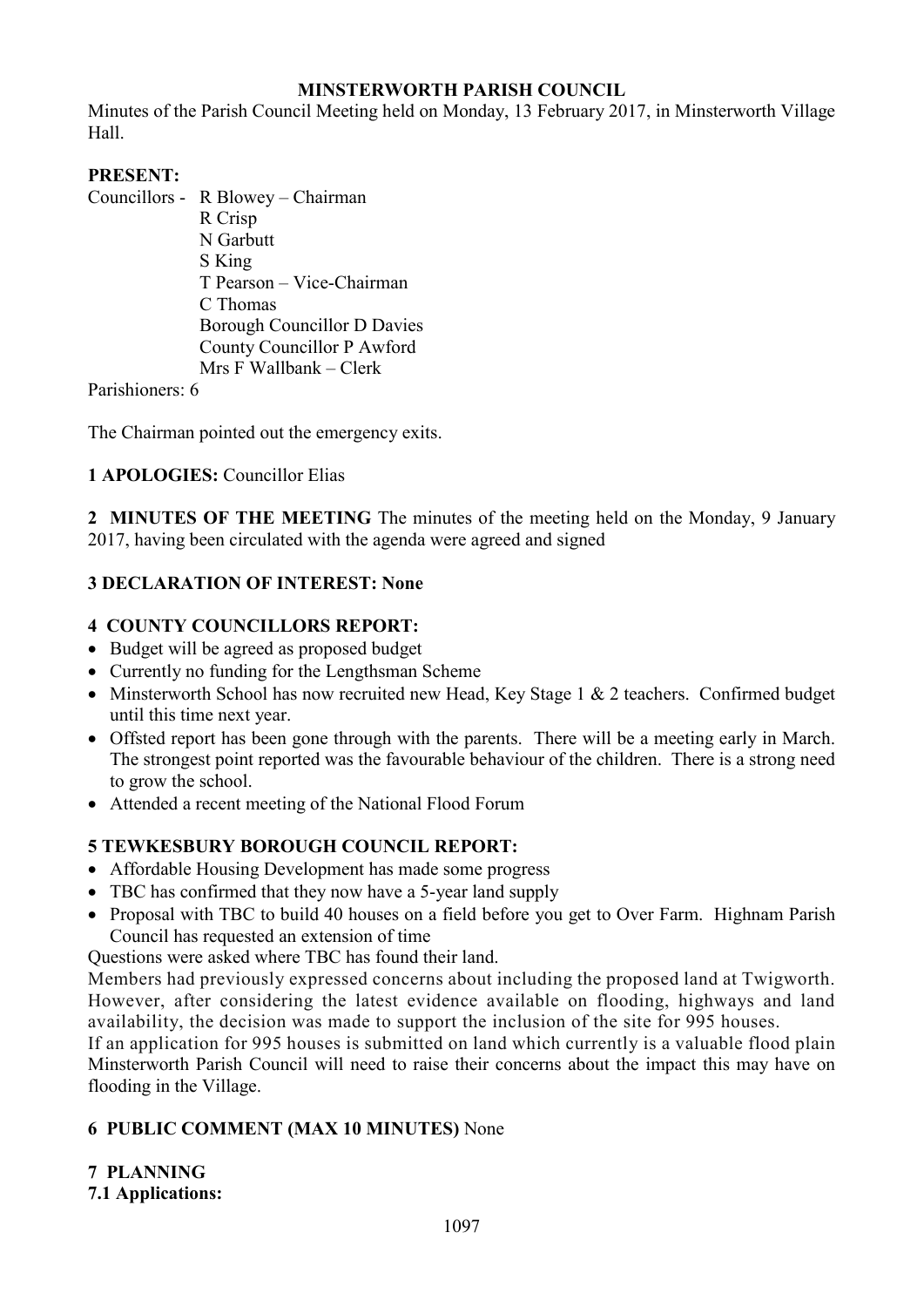**16/01329/FUL** The Forge, Main Road, Minsterworth: Single storey extension and new boundary fence – Revised plans

Comments to Tewkesbury Borough Council:

The Parish Council has no objections to this application however is concerned that maybe a significant established hedge will be removed. Can you please investigate and report back?

**17/00044/FUL & 17/00045/LBC** Minsterworth Court, Church Lane, Minsterworth: Installation of a buried LPG tank, Installation of buried LPG service pipework between the buried LPG tank and NE elevation of the main building and new gas meter box at ground level

Comments to Tewkesbury Borough Council:

The Parish Council has **no objections** to these applications

**16/01397/FUL** Pershbrook, Main Road, Minsterworth: Two external mezzanine balconies with French doors. One to have external stairs. Extended utility room roof to create a porch/covered area Comments to Tewkesbury Borough Council:

The Parish Council has **no objections** to these applications

**17/00104/OUT** Land adjacent to Rosedale House, Main Road, Minsterworth: Outline planning permission for the erection of 5 dwellings totalling up to 1,210m floorspace (ex garages) with access  $\&$ layout for approval:

Comments to Tewkesbury Borough Council:

The Parish Council **supports** this application

#### **Councillor King declared a prejudicial interest in the following application and left the room:**

**17/00111/OUT** Maythorn, Main Road, Minsterworth: Outline planning application with all matters reserved save for access for the erection of up to 10 dwellings

Comments to Tewkesbury Borough Council:

The Parish Council supports this application however would like point out the following: 1 The Collision Data report is incorrect - it does not show the fatality that happened at the end of 2015 and another accident that happened in the same vicinity in November 2013, resulting in hospitalisation. This report needs to be correct. 2 The information in the Planning Statement - point 1.5 is now incorrect as at the end of January Outline permission was given for 995 houses to be built at Twigworth.

#### **Councillor King returned:**

**17/00083/FUL** Parcel 7710, Hygrove Lane, Minsterworth: Variation of condition 2 of 13/01216/FUL to allow a change to the layout and variation of condition 3 to allow an increase in Gypsy & Traveller pitches from 5 to 10

Comments to Tewkesbury Borough Council:

The Parish Council object to this application for the following reasons:

- There is no "need" in Minsterworth for further pitches. There are currently pitches available on other sites in the Village.
- Hygrove Lane is a narrow unmaintained lane which cannot take any extra traffic. With Hygrove House in the process of being developed as a Care Centre the extra traffic could hinder the access for emergency vehicles.
- **7.2 TBC Decisions: None**

# **7.3 Appeals/Appeal Decisions: None**

# **Any Other Planning Matters:**

**Growth of Village:** The Chairman raised the question of how many houses would MPC allow in Minsterworth in total. Several Councillors were of the opinion that the village had been 'starved' of development for years, and at this stage the PC did not need to be discussing a maximum number.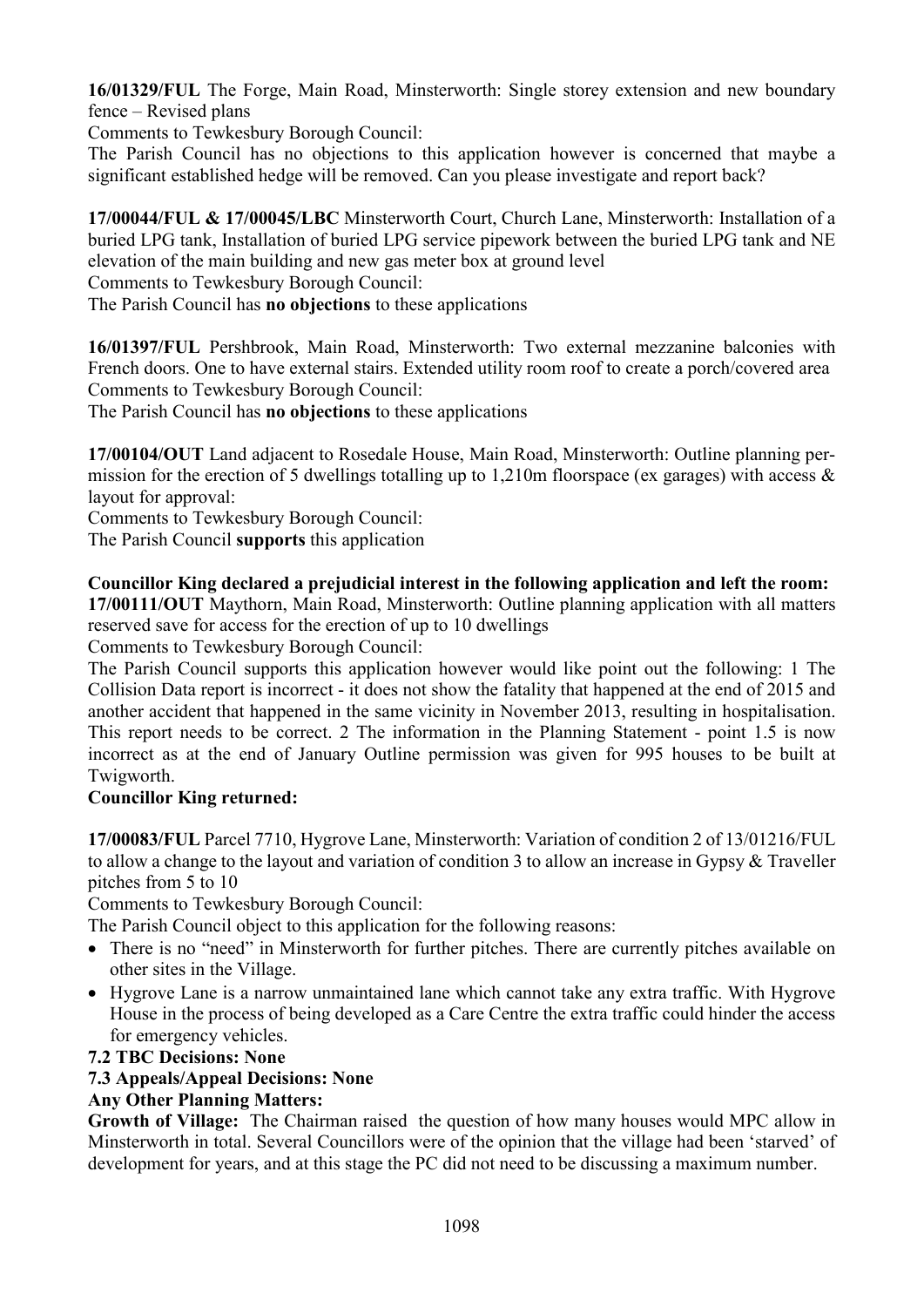| <b>8 FINANCIAL MATTERS</b>             |            |          |                     |
|----------------------------------------|------------|----------|---------------------|
| 8.1 Accounts for payment and receipts: |            |          |                     |
| Mrs F J Wallbank                       |            |          |                     |
| Salary 1-28 February 2017              | 358.54     |          |                     |
| Less Tax                               | 36.00      | 322.54   | Cheque No: 101398   |
| <b>Inland Revenue</b>                  |            | 36.00    | Cheque No: 101399   |
| Parish Magazine Printing:              |            |          |                     |
| Printing The Villager                  |            | 79.26    | Cheque No: $101400$ |
| Minsterworth Village Hall: Meetings    |            |          |                     |
| 9.1.17                                 |            | 28.60    | Cheque No: 101401   |
| CM & K L King                          |            |          |                     |
| Supply 190 5'6 creosote fencing        |            |          |                     |
| posts                                  | 731.50     |          |                     |
| Hire of post driver                    | 50.00      |          |                     |
|                                        | VAT 156.30 | 937.80   | Cheque No: $101402$ |
| <b>Total:</b>                          |            | £1404.20 |                     |
| <b>Receipts:</b>                       |            |          |                     |
| Donation for The Villager              |            | 15.00    |                     |
| <b>Total:</b>                          |            | £15.00   |                     |
|                                        |            |          |                     |

#### **8.2 Financial Statement** for the month ended January 2017 was circulated via email.

#### **9 MATTERS ARISING:**

**9.1 Highway Matters: The** Chairman reported following his meeting with Rhodri Grey, Alexis Newport and Councillor Pearson on the 17 January 2017.

**VASS** Drove around sites and re-examined positions for VASS signs. RG will get Highways to confirm that positions are OK and then get posts installed RB has again sent RG the plan of the revised VASS sites AN said that VASS signs are more effective if moved around, so PC will be tasked with doing this on a regular basis in the future – are Councillors prepared to do this? The Chairman agreed to check on the total number of vehicles that travelled the A48 per day as this will determine the frequency of VASS battery changing needed.

**Central islands**: With the expansion of residents along Hygrove Lane, and when Hygrove House starts to function again in 6 weeks' time there will be a significant increase in traffic flow Thodri Grey confirmed that Hygrove is not a public road and hence Highways are not responsible for its maintenance – its bad at the moment. Ownership is unknown. Rhodri Grey could see that a central island was a good idea if traffic flow is to increase – but he thought it ought to be funded by section 106 money. County Councillor Awford said he would look into this.

**40mph limit** – RG + AN were not averse to the idea, and agreed that as the housing density increases, so will the need for 40mph, so we need to be working on it in advance Imposition of 40mph limit will only be made if current speeds are around this range AN will see if data exists on current speeds through Minsterworth If no data exists they will measure AN will consult with Police and Road Safety Dept. Change to 40mph will require a TRO, Traffic Regulation Order

**Calcotts Green**: Residents have asked about filling in the wet area, where turning lorries get stuck. RB has source of hardcore and transport; residents will provide machine; RG says that he will look into getting plastic mesh to cover the replaced topsoil. Defer to the March meeting.

#### **Reinstatement of White Lines Watery Lane:** These have been done.

**A48:** Councillors urged CC Awford to put pressure on Glos Highways to repair the bad potholes along the A48 east of Oakle Street. The Clerk said that Westbury-on-Severn Parish Council had a raised this at their meeting. CC Awford said that repairs could be carried out however a proper